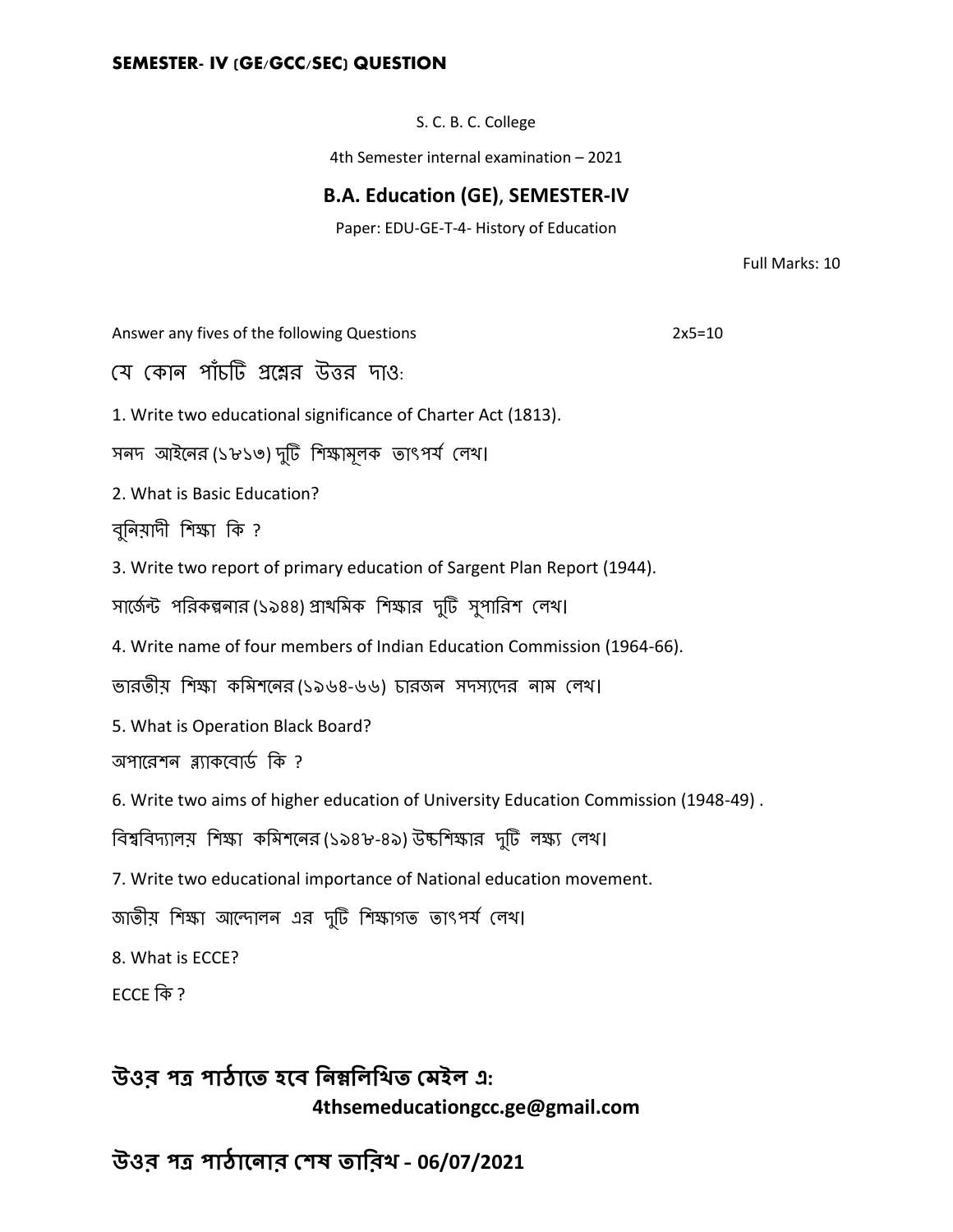#### **SEMESTER- IV (GE/GCC/SEC) QUESTION**

#### **S.C.B.C. College Department of Education Internal Assessment: 2021-22 B.A. Education (Program GCC)**, **SEMESTER-IV**

#### **EDU-G-CC-T-4: History of Education**

Each question carries two (02) marks. Answer any five from the following: প্রতিটি প্রশ্নের মান ২। যে কোন পাঁচটি প্রশ্নের উত্তর দাও।

1. What were the significances of Charter Act 1813 in education?

### শিক্ষায় চার্টার অ্যাক্ট ১৮১৩ এর তাৎপর্য কী ছিল?

2. Write down the concept of Basic Education.

### বেসিক এডুকেশনের ধারণাটি লিখ।

3. Write down the names of two books written by Rammohan Roy.

## রামমোহন রায়ের লেখা দুটি বইয়ের নাম লিখ।

4. Mention the recommendations of Radhakrishnan Commission regarding Women Education.

# নারী শিক্ষা সম্পর্কিত রাধাকৃষ্ণন কমিশনের সুপারিশগুলি উল্লেখ কর।

5. What is the full name of ECCE?

## ECCE-র পরো নাম কী?

6. What is Down-ward Filtration Theory?

### ডাউনওয়ার্ড ফিলট্রেশন থিওরি কি?

7. Point out any four recommendations of Indian Education Commission.

ভারতীয় শিক্ষা কমিশনের যে কোনও চারটি সুপারিশ উল্লেখ কর।

**উওর পত্র পাঠাতে হতে নিম্ননিনিে মেইি এ: 4thsemeducationgcc.ge@gmail.com**

**উওর পত্র পাঠাতিার মেষ োনরি – 06/07/2021**